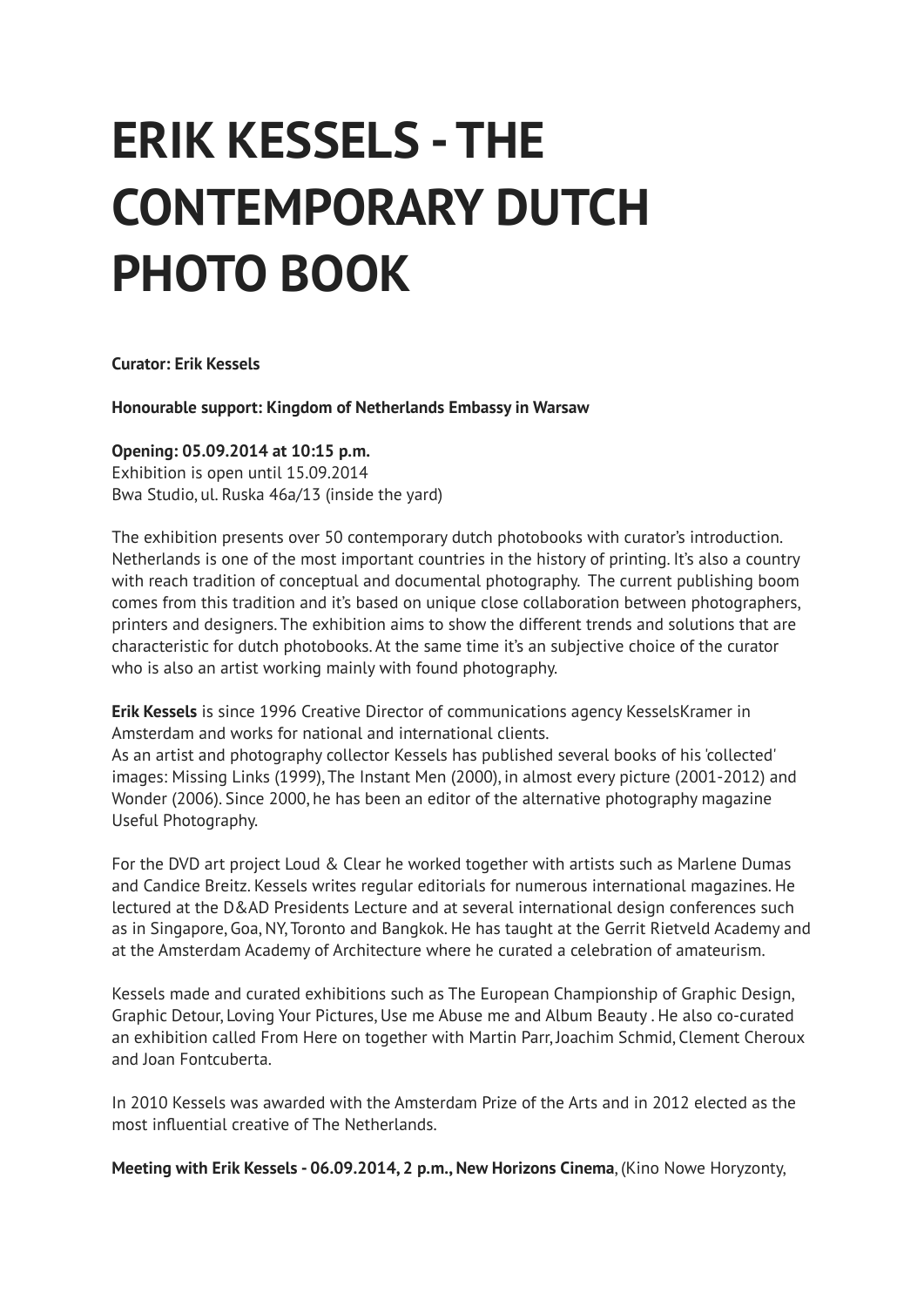ul. Kazimierza Wielkiego 19a-21)

**Curator's guide - 06.09.2014, 5 p.m.,** (Bwa Studio, ul. Ruska 46a/13, inside the yard)

## **The list of selected photobooks:**

[Batia Suter »Parallel Encyclopedia«](http://www.batiasuter.org/) [Ruth van Beek »The Hibernators«](http://www.rvb-books.com/book.php?id_book=25) [Chantal Rens »Being in Shape«](http://www.chantalrens.blogspot.nl/p/carolina-had-weliswaar-geen-aids-maar.html) [Hans van der Meer »Keepers«](http://www.hansvandermeer.nl/books/keepersbook) [Toon Michiels »American Neon Signs by Day and Night«](http://oliverjwood.com/books/american-neon-signs-by-day-night/) [Milou Abel »Ik ben jou«](http://www.milou-abel.com/) [Rop van Mierlo »Wild Animals«](http://ropvanmierlo.nl/) [André Thijssen »Fringe Phenomena 1&2«](http://fringephenomena.com/Fringe_home.html) [Jan-Dirk van der Burg »Olifanten Paadjes«](http://www.olifantenpaadjes.nl/) [Hans de Vries »De geschiedenis van de citroengeranium«](http://www.rencontres-arles.com/C.aspx?VP3=CMS3&VF=ARLAR1_52_VForm&FRM=Frame%3AARLAR1_107&LANGSWI=1&LANG=English) [Jos Houweling »700 centenboek«](http://bintphotobooks.blogspot.com/2013/06/700-centenboek-jos-houweling-erik.html) [Harmen de Hoop »Harmen de Hoop«](http://www.galeriewest.nl/publications/Harmen_de_Hoop/Harmen_de_Hoop) [Laurence Aëgerter »LA LA LA LA«](http://www.laurenceaegerter.com/works.php?title=LA+LA+LA+LA) [Hans Eijkelboom](http://www.photonotebooks.com/) [»](http://www.laurenceaegerter.com/works.php?title=LA+LA+LA+LA)[Amsterdam by Numbers«](http://www.photonotebooks.com/) [Bert Teunissen »Domestic Landscapes«](http://www.bertteunissen.com/) [Hans Aarsman »Vrooom! Vrooom!«](http://www.naipublishers.nl/art/vrrooom_e.html) Roy Villevoye »Technicolor« [Sanne Sannes »Sex a Gogo«](http://www.tiffcollective.pl/admin/inside_festival/insidefestival/32/om/2008/07/dutch-books-of-nudes-alessandro.html) [Paul Kooiker »Hunting and Fishing«](http://www.paulkooiker.com/index.php?section=&page=3) [Mariken Wessels »I want to Eat«](http://www.marikenwessels.com/control/PagesHandler.php?page_id=10&entry_id=14) [Hans Werlemann, Alan David-Tu »Rotterdams Kadeboek«](http://bintphotobooks.blogspot.com/2012/07/hans-werlemann-rotterdams-kadeboek.html) [Jean-Paul Vroom »HE«](http://josefchladek.com/book/jean-paul_vroom_-_he_-_visual_information_about_a_human_being) [Hans Eijkelboom »10-Euro Outfits«](http://www.photonotebooks.com/) [Jef Rademakers »Dutch Dreamgirls«](http://bintphotobooks.blogspot.com/2013/01/dutch-dreamgirls-sex-jef-rademakers.html) [Diana Scherer »Mädchen«](http://dianascherer.nl/category/books/) [Lee To Sang »To Sang Photo Studio«](http://www.vanzoetendaal.com/books/to-sang-fotostudio/) [Melanie Bonajo »Furniture Bondage«](http://www.mottodistribution.com/shop/publishers/kodoji-press/furniture-bondage.html) [G.P. Fieret »Foto en Copyright by G.P. Fieret«](http://www.mottodistribution.com/shop/publishers/kodoji-press/furniture-bondage.html) Ad Windig »In het land der levenden« [Erik van der Weijde »Siedlung«](http://4478zine.com/2010book_siedlung.htm) [Peter Martens »Nothing Special«](http://bintphotobooks.blogspot.com/2013/01/in-case-of-homicide-call-peter-martens.html) [Jan Rothuizen »De zachte atlas van Amsterdam«](http://www.janrothuizen.nl/index.php?/projects/amsterdam-the-soft-atlas/) [Sara Blokland »De politiekapel van Suriname«](http://sarablokland.com/the-policeband-of-suriname/) [Otto Snoek »Why Not«](http://www.ottosnoek.com/) [Marco van Duyvendijk »Schetsboek«](http://www.ottosnoek.com/) [Nadine Stijns »Floating Population«](http://www.floatingpopulation.com/) [Rob Hornstra »Empty Land, Promised Land, Forbidden Land«](https://www.thesochiproject.org/shop/product/57/) [Willen Popelier »\\_ en Willem«](http://www.willempopelier.nl/andwillem.html) [Peter Dekens »Touch«](http://www.peterdekens.com/#/projects/touch) [Niels Blekemolen »Een Keer per week«](http://nielsblekemolen.nl/vrij-werk/een-keer-per-week/) [Marijke van Warmerdam »On and On«](http://bintphotobooks.blogspot.com/2013/07/on-and-on-marijke-van-warmerdam-artists.html) [Carel van Hees »Play«](http://bintphotobooks.blogspot.com/2013/07/on-and-on-marijke-van-warmerdam-artists.html) [Jutka Rona »Wolvenstraat 1974«](http://www.jutkarona.com/)